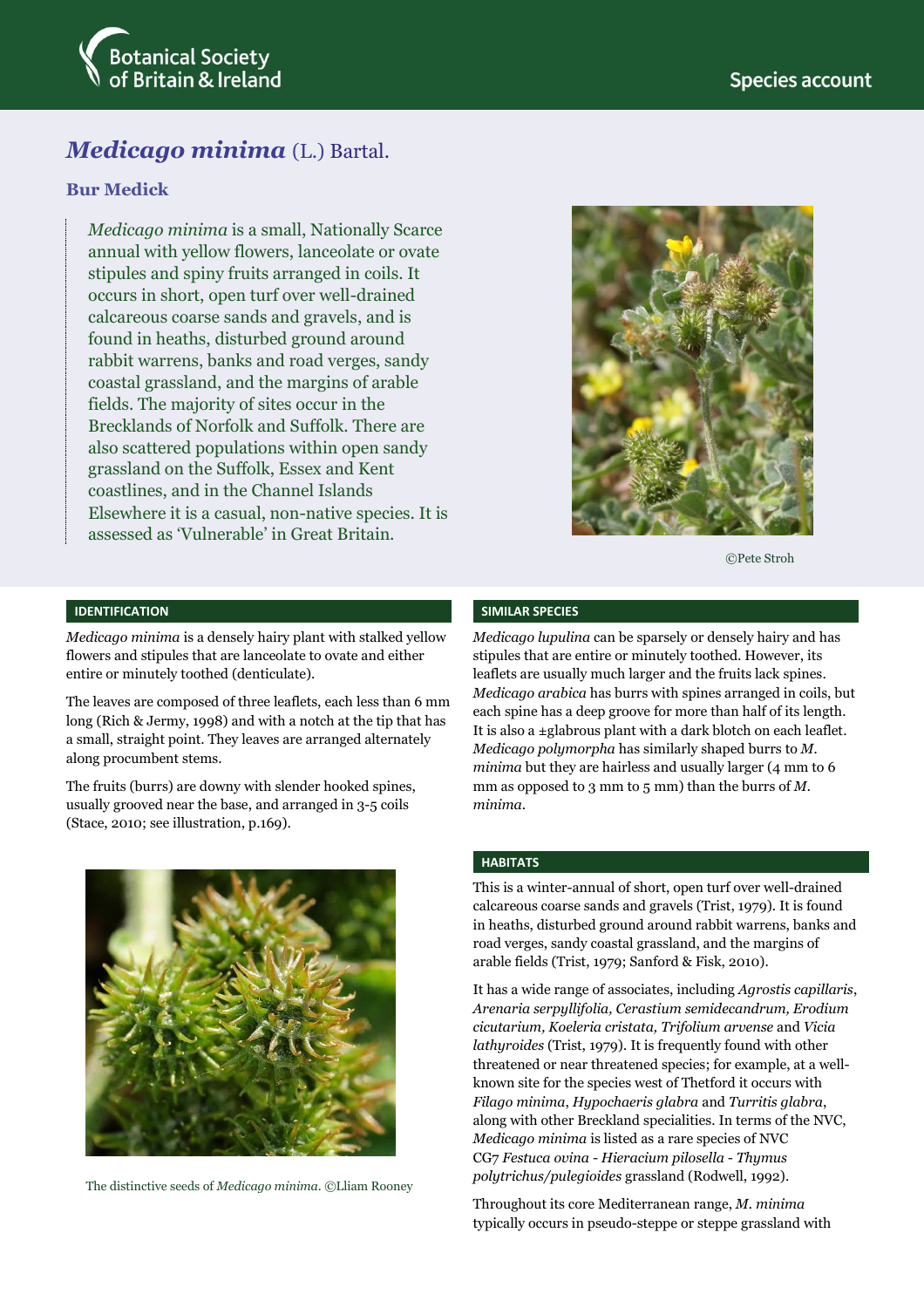## *Medicago minima* (L.) Bartal.

species such as *Anisantha diandra, A. madritensis, E. cicutarium*, *Stipa capillata* and *S. lessingiana*.

#### **BIOGEOGRAPHY**

*Medicago minima* has a Eurosiberian Southern-temperate distribution (Preston & Hill, 1997). It is particularly widespread in the Mediterranean basin and other semi-arid regions, but its range extends throughout temperate Europe, with northern limits in Britain and Denmark (Preston, 2007). *Medicago minima* has also become naturalised in many places, including Australia, New Zealand, Argentina and North America.

In Britain, the Brecklands of Norfolk and Suffolk support the majority of populations. Outside this core area there are scattered localities for *M. minima* within open sandy grassland on the Suffolk, Essex and Kent coastlines, and the Channel Islands. Elsewhere it is a casual species, previously introduced with wool shoddy (Pearman, 1994), with past records from inland and coastal areas of England and Scotland and the southern Welsh coastline, although there are few recent (post-1999) records. It is absent as a native or casual in Ireland.



Distribution of *Medicago minima* in Great Britain and Ireland.

## **ECOLOGY**

*Medicago minima* is a therophyte, reproducing entirely by seed. Each plant can produce upwards of 100 fruits (average of four seeds per fruit; Mayor *et al*., 1999), which can be dispersed in the fleece of sheep (Wessels *et al*., 2008), and it is likely that fruits are also caught in the fur of rabbits. Seedling emergence occurs during autumn after the first significant rainfall event, and vegetative development continues during winter and early spring (Fresnillo-Fedorenko, 2001). Flowering takes place from May, into the summer months.

The initial stages of germination often take place within the fruit casing (Mayor *et al*., 1999). Germination appears to be triggered by fluctuations in temperature and humidity that lead to a softening of the hard seed coat (Fedorenko *et al*., 1996). However, the majority of seeds produced do not germinate due to the presence of two simultaneous dormancy states (exogenous and endogenous) which restrict rates of germination under favourable conditions (Mayor *et al*., 1999). In this way synchronised germination is avoided and the species may build up a sizeable and persistent soil seed bank.

*Medicago minima* displays a high degree of phenotypic plasticity and can tolerate prolonged periods of drought (Fresnillo-Fedorenko *et al*., 1995; Busso *et al*., 1998), allowing plants to persist in areas with high levels of water stress.

In central Argentina, where *M. minima* is an exotic species, it makes a substantial contribution to the diet of cattle (Fresnillo Fedorenko *et al*., 1991), and is also a high protein nectar source for honey bees (Andrada & Telleria, 2005).

#### **THREATS**

*Medicago minima* has been lost from coastal sites due to either neglect or undergrazing (by livestock and/or rabbits), leading to shaded, closed and rank conditions (Pearman, 2002). Habitat destruction also remains a threat to extant populations.

#### **MANAGEMENT**

Many Breckland sites are grazed solely by rabbits and so require little in the way of active management. At heathland and grassland locations, livestock grazing will provide suitably open, light conditions for the species to complete its life cycle.

#### **REFERENCES**

- Andrada, A.C. & Telleria, M.C. 2005. Pollen collected by honey bees (*Apis mellifera* L.) from south of Caldén district (Argentina): botanical origin and protein content. *Grana* 44: 115-122.
- Busso, C.A., Fernández, O.A. and Fresnillo Fedorenko, D.E. 1998. Dry weight production and partitioning in *Medicago minima* and *Erodium cicutarium* under water stress. Annals of Botany 82: 217-227.